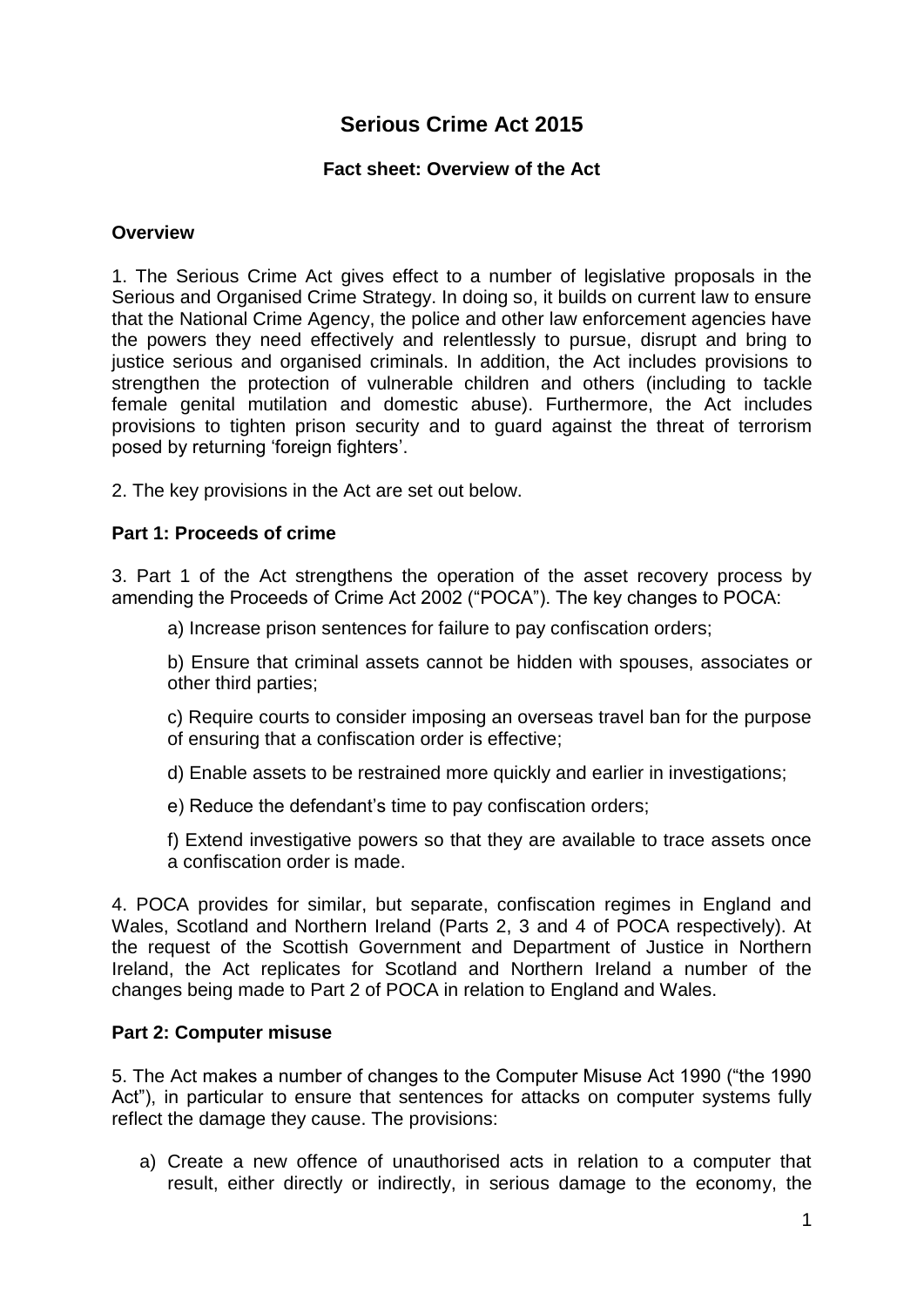environment, national security or human welfare, or creates a significant risk of such damage. The offence will carry a maximum sentence of life imprisonment for cyber attacks which result in loss of life, serious illness or injury or serious damage to national security, and 14 years' imprisonment for cyber attacks causing, or creating a significant risk of, severe economic or environmental damage or social disruption.

- b) Extend section 3A (making, supplying, or obtaining articles for use in offences under sections 1 or 3) of the 1990 Act to include an offence of 'obtain for use' to cover the event of tools being obtained for personal use to commit offences under section 1 (unauthorised access to computer material), section 3 (unauthorised acts with intent to impair, or with recklessness as to impairing operation of a computer etc), or the new offence above.
- c) Extend the existing extra territorial jurisdiction provisions in section 4 of the 1990 Act to provide a legal basis to prosecute a UK national who commits any 1990 Act offence whilst physically outside the UK, where the offence has no link to the UK other than the offender's nationality (provided the offence is also an offence in the country where it took place).

## **Part 3: Organised, serious and gang-related crime**

6. Part 3 of the Act enhances the ability of law enforcement agencies to prosecute those responsible for serious and organised crime. In particular, it creates a new offence of participation in an organised crime group. This offence will rely on proving the active relationship with the organised criminality, so the individual will have to have done something to take part in the crime (deliver packages, rent warehouse space, written a contract). The offence has a maximum penalty of five years' imprisonment.

7. This Part also makes a number of changes to the law governing Serious Crime Prevention Orders ("SCPOs") and gang injunctions to strengthen their effectiveness in preventing people in engaging in serious and organised crime. The measures in the Act:

- a) Add offences relating to firearms possession, cyber crime, and the cultivation of cannabis plants to the list of 'trigger' offences for imposing an SCPO;
- b) Enable the Crown Court to impose a new SCPO where the subject of an existing SCPO is convicted of breach of that order. If a person has been charged with a serious offence or breach offence while subject to an SCPO, the Crown Court will also be able to keep his or her order in place (beyond the existing five year limit) until the criminal proceedings have been concluded;
- c) Extend SCPOs to Scotland (at the request of the Scottish Government);
- d) Consolidate the Financial Reporting Order into the SCPO;
- e) Expand the range of activities in respect of which a gang injunction may be granted to include any involvement in support of the illegal drugs market.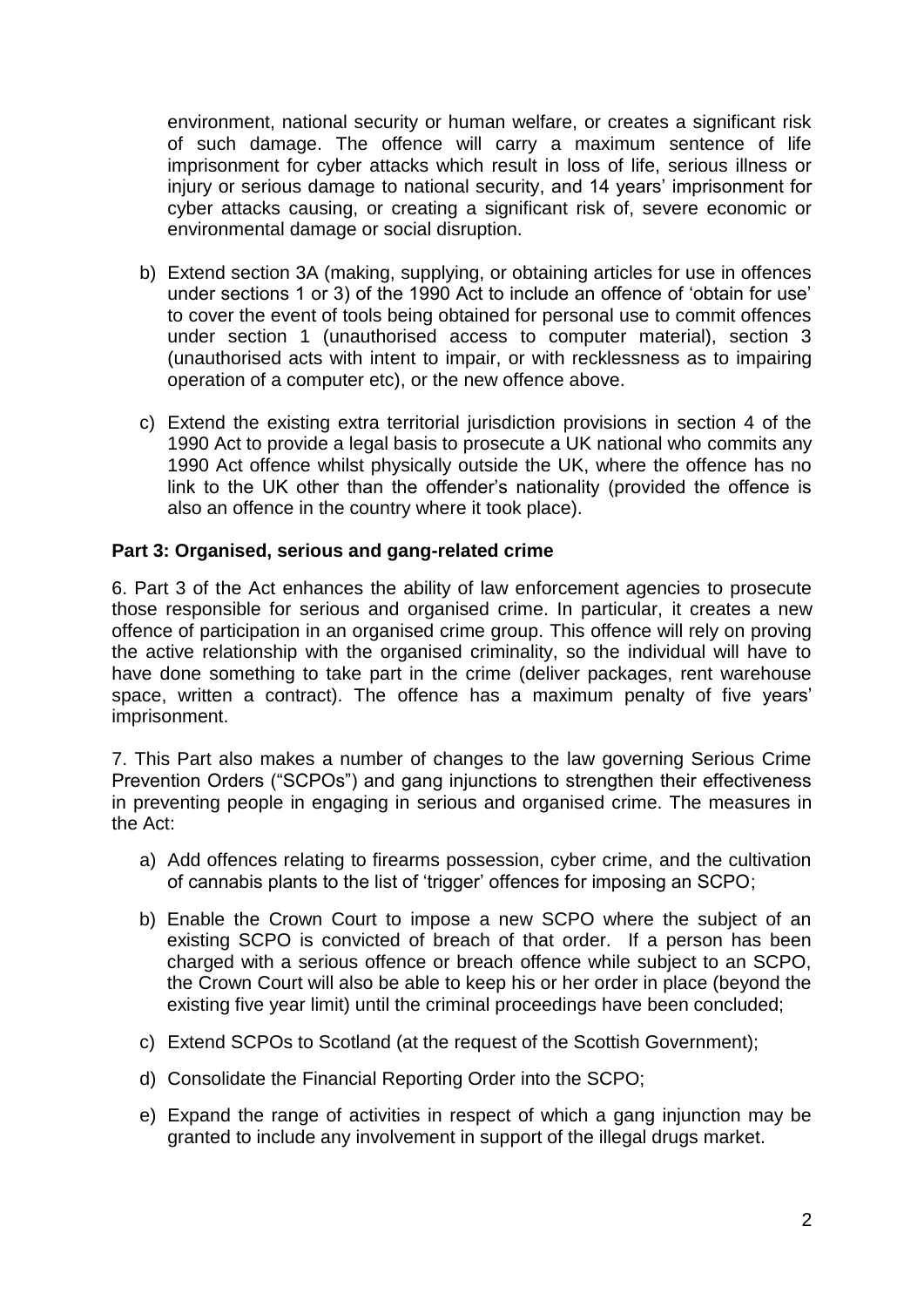### **Part 4: Seizure and forfeiture of drug-cutting agents**

8. Certain chemical substances, which in their raw form have limited uses in the legitimate manufacture of medicinal products, can also be used as cutting agents for bulking illegal drugs (predominantly cocaine), thereby maximising criminal profit margins. Part 4 of the Act introduces new powers to enable law enforcement agencies to enter and search premises for drug-cutting agents, and to seize and detain any chemical substance that is reasonably suspected of being intended for use for such purposes. The relevant agency would then be able to make an application to a magistrates' court for detention and subsequent forfeiture of the seized cutting agents. The court must grant a forfeiture order where it concludes that the substances were intended for use as a cutting agent.

## **Part 5: Protection of children and others**

9. Part 5 makes a number of changes to the civil and criminal law to enhance the protection of children and others, namely:

- a) Updating and clarifying the offence of child cruelty in section 1 of the Children and Young Persons Act 1933, in particular, to make it explicit that the offence covers conduct which is likely to cause psychological suffering or injury as well as physical harm. This Part also modernises some of the language in section 1 of the 1933 Act.
- b) Introducing a new offence of sexual communication with a child. This would criminalise an adult who communicates with a child for the purpose of obtaining sexual gratification, where the communication is sexual or if it is intended to elicit from the child a communication which is sexual.
- c) Amending the Sexual Offences Act 2003 to remove anachronistic references to child prostitution and pornography. It replaces these terms with references to the sexual exploitation of children (recognising children as victims). This Part also amends the Street Offences Act 1959 to decriminalise under-18s selling sex in the street and in doing so again recognises children as victims in such circumstances rather than consenting participants (buying sex from an under-18 in any circumstances would remain illegal).
- d) Creating a new offence making it illegal to possess paedophile manuals; that is, any item that contains advice or guidance about abusing children sexually. The offence will be subject to a three year maximum prison sentence.
- e) New provisions on tackling FGM by: Extending the extra-territorial reach of the offences in the Female Genital Mutilation Act 2003 (and Prevention of Female Genital Mutilation (Scotland) Act 2005) so that they apply to habitual as well as permanent UK residents; introducing a new offence of failing to protect a girl from risk of FGM; granting lifelong anonymity to victims; bringing in a civil order ("FGM protection orders") to protect potential victims; and placing a mandatory duty on those working in regulated professions (for example, teachers, social workers and healthcare workers) to report the discovery of FGM appearing to have been carried out on a girl under 18.